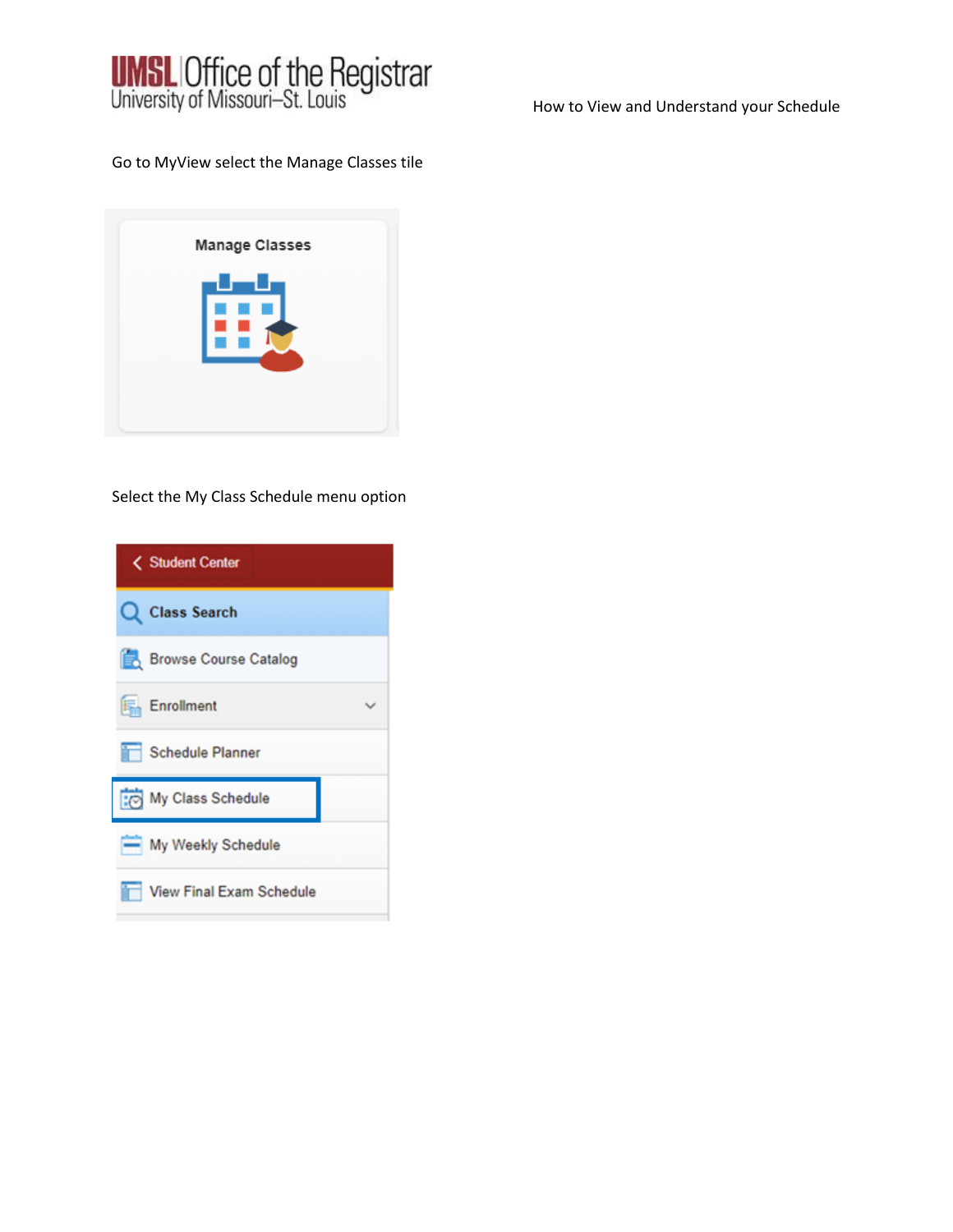

How to View and Understand your Schedule

# If needed, select the term then the Continue button



While viewing your schedule, click on the Section link to open details about your course.

| <b>Status</b>  |                |           | <b>Units Grading</b> |        | Grade |                       | <b>Deadlines</b> |                            |
|----------------|----------------|-----------|----------------------|--------|-------|-----------------------|------------------|----------------------------|
| <b>Dropped</b> |                | 3.00      | Graded               |        |       |                       | E.               |                            |
| <b>Class</b>   |                |           |                      |        |       |                       |                  |                            |
| <b>Nbr</b>     | <b>Section</b> | Component | Days & Times         | Room   |       | <b>Instructor</b>     |                  | <b>Start/End Date</b>      |
| 13566          | 001            | Internet  | <b>TBA</b>           | Online |       | <b>Instructor TBA</b> |                  | 01/18/2022 -<br>05/14/2022 |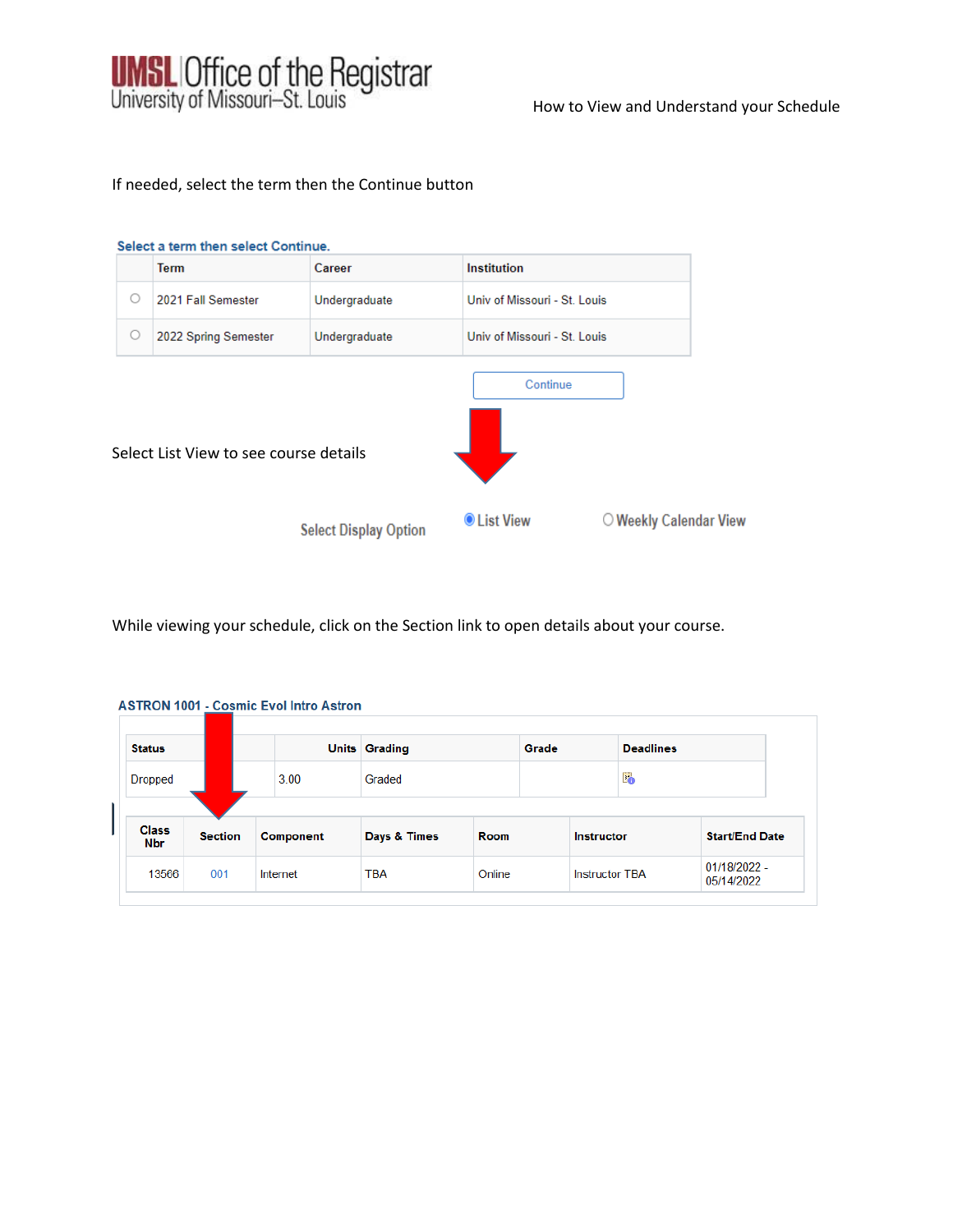

Pay careful attention to the course details in MyView. Check all the details including Instruction Mode, Days, Times and Location to understand how your classes will be taught.

# **Instruction Mode** – see definitions, descriptions and example screens below

ASTRON 1001 - 001 Cosmic Evolution Introductory Astronomy (MOTR ASTR 100) Univ of Missouri - St. Louis L2022 Spring Semester Unternet

| <b>Status</b>           | Open                            | Career       | Undergraduate         |
|-------------------------|---------------------------------|--------------|-----------------------|
| <b>Class Number</b>     | 13566                           | <b>Dates</b> | 1/18/2022 - 5/14/2022 |
| <b>Session</b>          | <b>Regular Academic Session</b> | Grading      | Graded                |
| <b>Units</b>            | 3 units                         | Location     | <b>ONLINE</b>         |
| <b>Instruction Mode</b> | 100% Online (OL)                | Campus       | Main UMSL Campus      |
| <b>Class Components</b> | <b>Internet Required</b>        |              |                       |

- **Distance Learning** (DL) Off campus directed by a faculty member with one or more students.
- **Partially On Line** (PO) A course where most or all (75%-99%) of the content is delivered online. Typically these sections have little face-to-face meetings, but there may be an orientation or inperson exams, etc.
- **In Person/Traditional** (P) Course taught in a traditional classroom setting. No online technology used. Content is delivered in writing or orally. There may be a video of the class that is used during the initial delivery and viewed later. A physical location will be listed. Social distancing guidelines will be followed. Many courses will be moved to larger rooms to accommodate social distancing within the classroom.
- **On-Line (OL)** A course that 100 % of the content is delivered online with no in-person face-to-face meetings.

## **There are two types of 100% online classes**

- $\triangleright$  Attend virtually at the day and time the class is taught. Also referred to as Synchronous learning. Consult the course schedule for specific meeting times when you need to be online, or
- $\triangleright$  No designated class meeting times are scheduled. Also referred to as Asynchronous learning. Days & Times are listed as TBA or ARR. Complete the online materials as outlined in the class syllabus.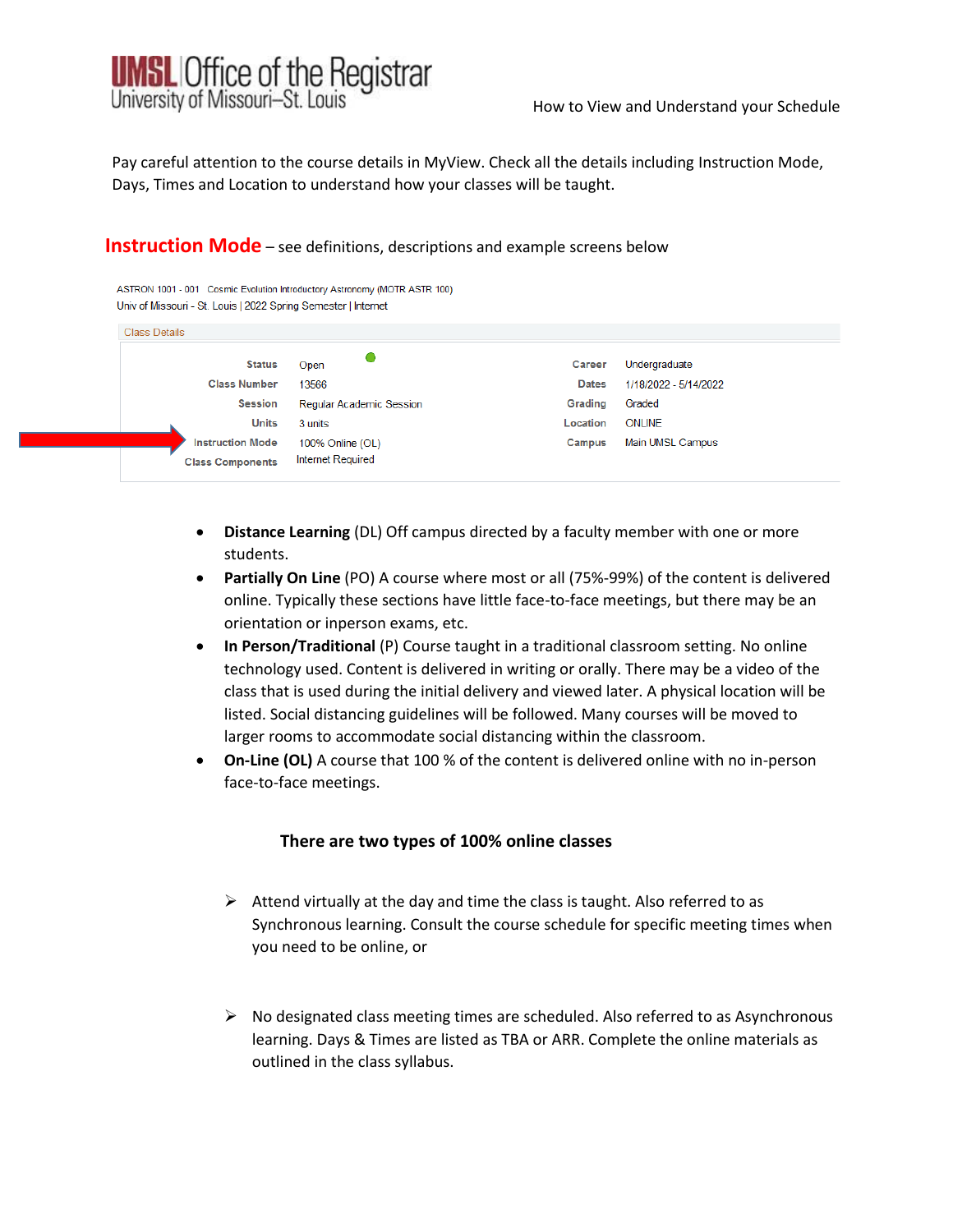

NOTE: When "Arranged" or "TBA" is listed as "Days" (in Schedule Planner) and for "Days & Times" (in MyView), students are not expected to log in or Zoom at a designated time. Students will complete the online materials as outlined in the class syllabus.

#### ANTHRO 3255 - Oral History and Urban Culture in St. Louis

| <b>Class</b> | <b>Section</b>           | Days & Times                                                                                          | Room   | Instructor | <b>Meeting Dates</b>    | <b>Status</b> |
|--------------|--------------------------|-------------------------------------------------------------------------------------------------------|--------|------------|-------------------------|---------------|
| 14088        | $001$ -INT<br>Eight Wk 2 | ГВА                                                                                                   | Online |            | 10/18/2021 - 12/18/2021 |               |
|              |                          | Attributes: Class participants are online anytime, Junior & Senior Level, College of Arts & Sciences, |        |            |                         |               |

Add'l fee:Arts and Sciences Supp Fee-\$11.10/crhr, This is either an online or evening section. Instruction Mode: 100% Online (OL)<br>Seats Remaining: 21 Location: ONLINE Units: 3 units

### **Instruction Modes (Continued)**

 Blended class (BL) Defined as having between 30 percent and 74 percent of the course content delivered online. The portions of the class taught in-person will have a physical location listed.

#### **Examples of blended options**

- $\checkmark$  Lecture/discussion group: Lectures for the whole class are online. Smaller discussion sections are in person.
- $\checkmark$  A two-day per week course meets one day on campus and the second day online.
- $\checkmark$  A two-day per week course meets one day on campus and the rest of the content is online in an asynchronous format.
- $\checkmark$  The course meets on-campus every other week and the weeks not on-campus are synchronous online.
- $\checkmark$  The course meets on-campus various days throughout the semester and then there is also asynchronous online content.



NOTE: For Blended courses be sure to scroll through all the lines of your schedule to see meeting dates/times and the notation for Online for the same course. See example on next page.